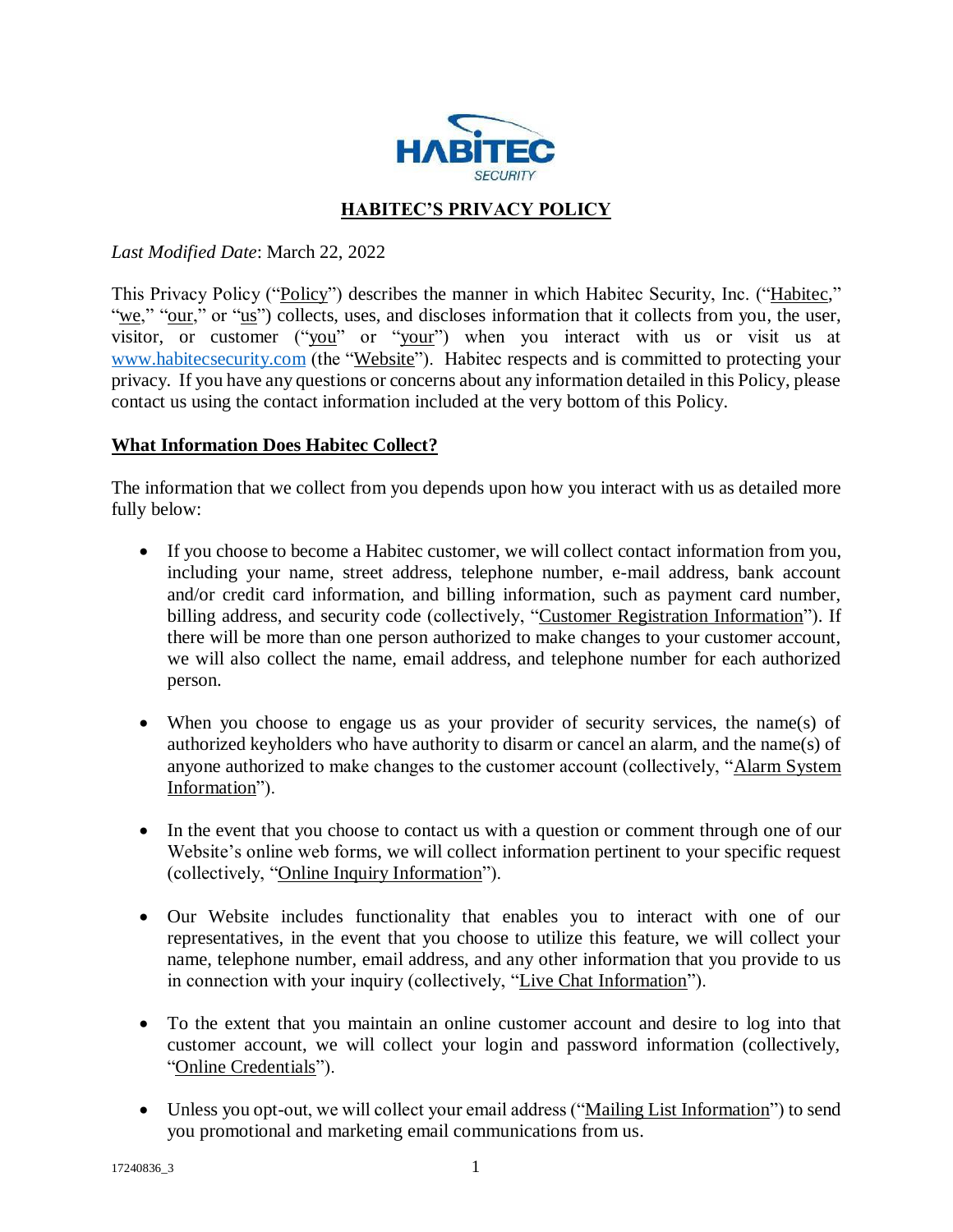Our Website utilizes internet cookies, which collect information as more fully described in the Section of this Policy entitled "Internet Cookies."

# **Internet Cookies**

Our Website utilizes internet cookies, which are small data files that are deployed from a web server to your computer device's web browser that enables us to collect certain information from you in connection with using our Website. These internet cookies include necessary and functional cookies that manage and allocate web traffic on our Website and enable you to complete and submit web forms with information if you choose to contact us, request a free evaluation, or build your security system.

Depending upon your internet web browser, you may have the option to change your settings to block or reject internet cookies. For more information about what options that your web browser may have for internet cookies, please consult your internet web browser's help file. Please note that if you choose to block or reject internet cookies, certain functions on our Website will not properly work for you.

## **How Does Habitec Use the Information it Collects?**

We use the information that you provide to us in the following ways:

- If you choose to become a Habitec customer, we use your Customer Registration Information to enroll you as a customer, to generate and send you invoices on your account, to send you any pertinent information for your account as necessary to maintain your services, and to administer customer support.
- We use Alarm System Information in connection with administering our services to you and to provide you with customer support.
- If you contact us with a question through one of our Website's web forms, via U.S. mail, or over the telephone, we will use your Online Inquiry Information or to respond to your particular inquiry of us.
- To the extent that you choose to engage in Live Chat on our Website, we will use your Live Chat Information for purposes of answering your inquiry into us.
- Where you choose to enroll for an online account with us, we will use your Account Registration Information to create your customer account.
- Each time you log into your online account, we will use your Online Credentials to authenticate your login.
- We use your Mailing List Information, unless you opt-out to send you promotional and marketing emails for purposes of sending you communications.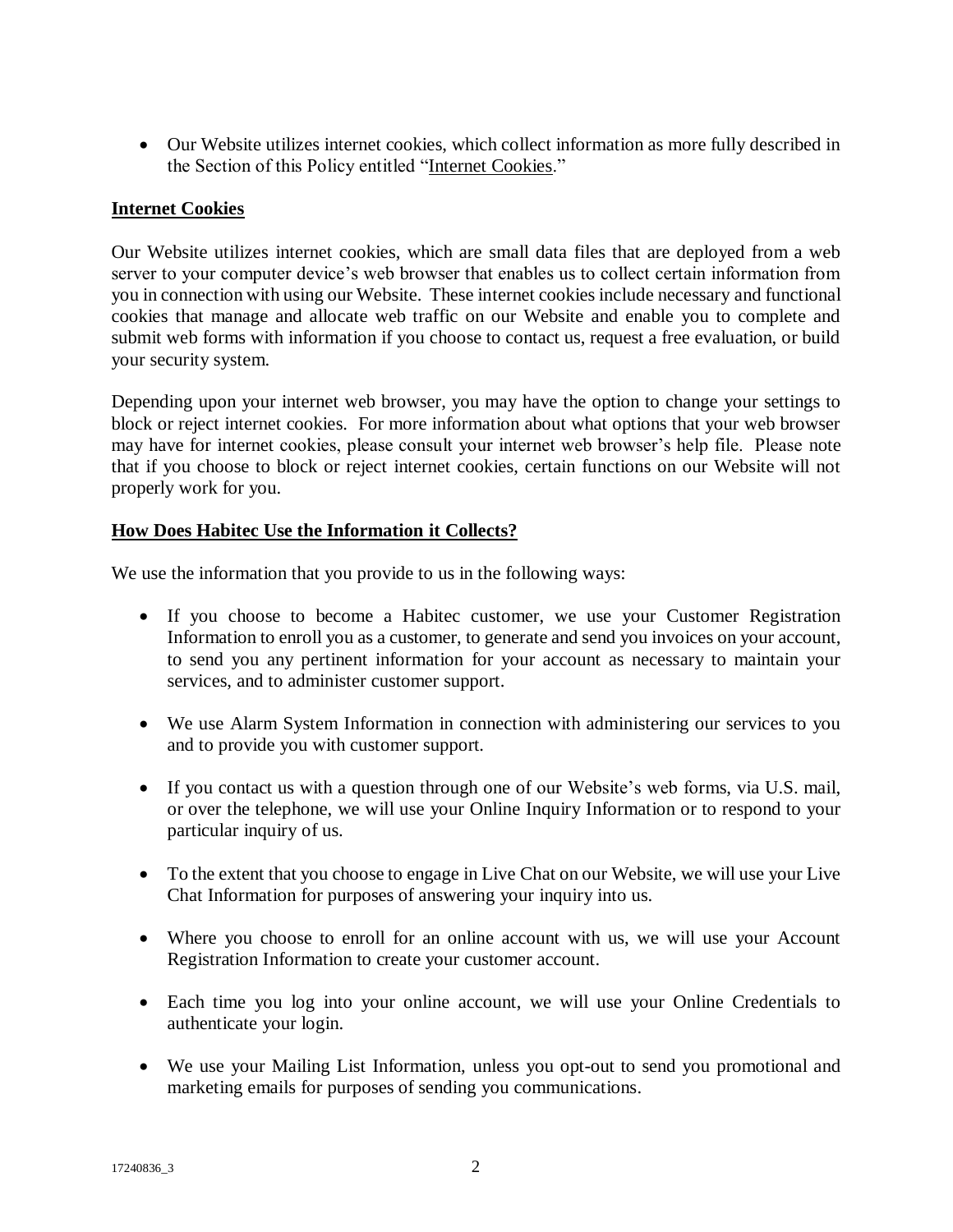We use the information that we derive from internet cookies as detailed in the immediately preceding Section of this Policy.

## **Does Habitec Share Your Information with Third Parties?**

In order to make our Website and services available to you, we utilize a number of third party service providers, including web and data hosting, website design, security, logistics, marketing, and payment card processors. These third party service providers are not permitted to use any personal information about you, such as your name, email address, telephone number, mailing address, or payment card information except as necessary for a particular service provider to render their services to us. We will also disclose your personal information under the following circumstances, subject to applicable law:

## *Legal Requirement*

We will disclose information that we maintain about you to the extent that we are required to do so by law, including in response to a court order, subpoena, or other lawful demand from an administrative, judicial, or governmental authority. Habitec reserves the right, in our sole discretion and without notice to you, to challenge any legal requirement to prevent disclosure, which may include seeking a protective order or other injunctive relieve against disclosure. We will also disclose information about you, to the extent we deem necessary and subject to applicable law, to protect or defend Habitec's rights, property, or the safety of a third party.

## *Business Reorganization, Sale, of Insolvency*

In the event that Habitec chooses to engage in a business reorganization, such as a merger with another entity, or to sell all or substantially all of its assets to a third party, the information that we have collected from you and maintain about you, including your personal information, will be among the assets that are transferred to the acquiring or merging entity in connection with such a sale or transaction.

If Habitec seeks the protection of or is otherwise involuntarily placed into bankruptcy, Habitec's assets could be subject to a sale to a third party under the supervision of a bankruptcy court in accordance with bankruptcy law. Under such a circumstances, the information that we have collected and maintain from you, could be sold to a third party, unless such a sale is prohibited by applicable law, or you have exercised any applicable data rights that are available to you under applicable law.

# **Children's Online Privacy**

Habitec does not knowingly market to or otherwise solicit personal information from children under thirteen years of age. Users of our Website and customers of our business must be at least eighteen years of age. If you are not at least eighteen years of age, please do not provide us with any personal information. If you are the parent or legal guardian of a child under the age of eighteen and believe that your child may have provided us with personal information, please contact us using the contact information at the bottom of this Policy and we will delete any such information from our system.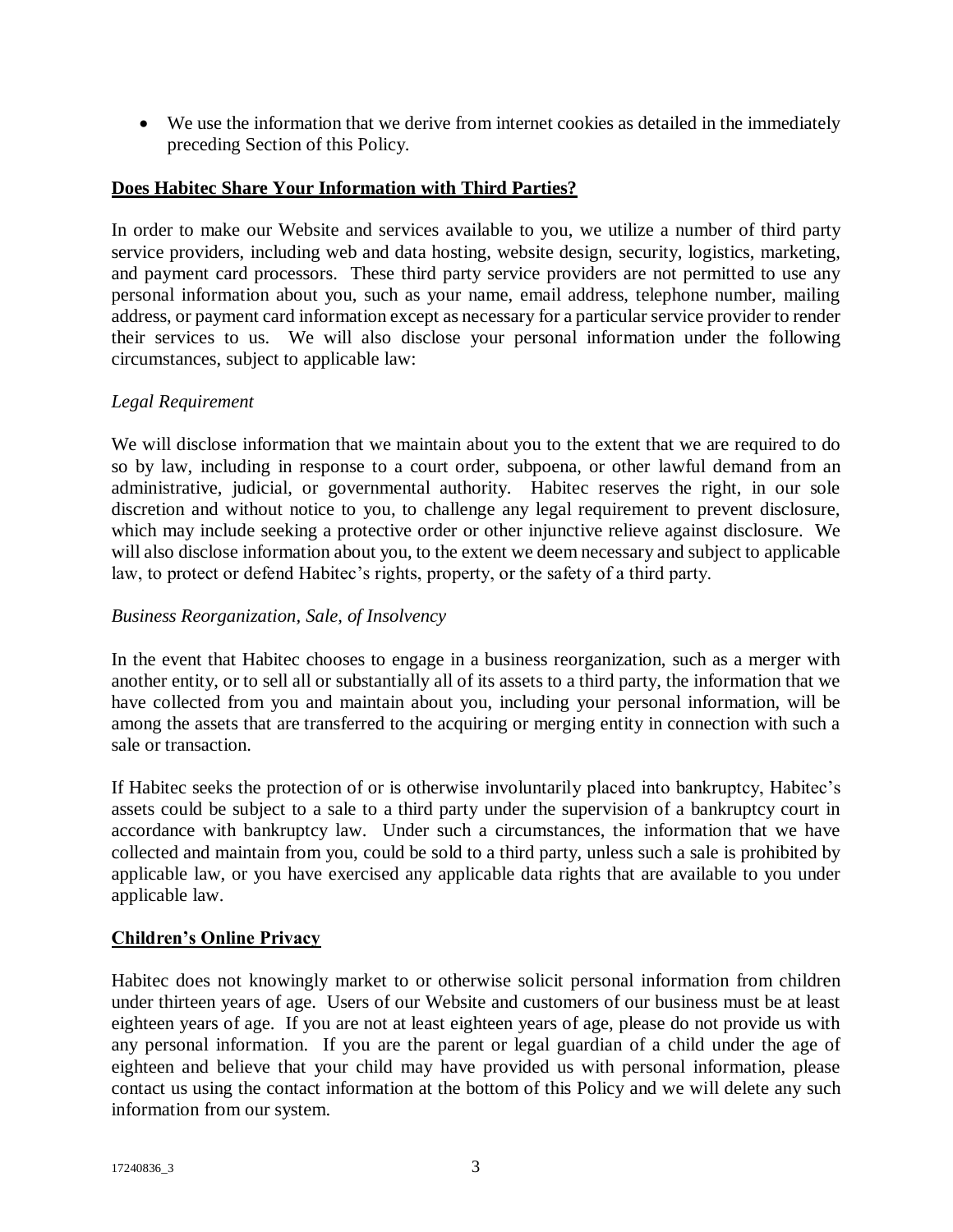# **Do Not Track Signals or Requests from Internet Web Browsers**

At this time, Habitec does not honor "Do Not Track" signals or requests from web browsers.

#### **Revisions to this Policy**

Habitec reserves the right to revise this Policy in our sole discretion. Each time a revision to this Policy is made, we will update the Last Modified Date at the top of this Policy. In the event that we make a material change to the manner in which we collect, use, or disclose information, we will post a notice on the main page of our Website, directing your attention to the revised Policy. If you do not agree with any term or condition contained in this Policy or any revision thereof, then you must immediately cease your use of the Website. Revisions to this Policy will be effective upon their posting. It is your responsibility to regularly check this Policy for updates. Any use of the Website after a revision has been posted shall constitute your acceptance to that revision.

#### **Securing the Privacy of Your Data**

Habitec is fully committed to protecting the security of your information. Habitec utilizes commercially reasonable measures to protect and safeguard your information from unauthorized access or use.

Because we cannot fully predict all threats and new ones are evolving every day, Habitec makes no warranty, guarantee, or representation that your use of its Website or your information can always be fully secure or will never be subject to unauthorized access, misuse or improper disclosure despite the security policies, protections and other measures we have implemented.

## **Third Party Hyperlinks**

Our Website includes hyperlinks to websites and web pages that are not owned, operated, or controlled by Habitec (each, a "Third Party Website"). The hyperlinks provided on our Website to any Third Party Website are provided for informational purposes and entirely for your convenience. Your use of any Third Party Website is entirely at your own risk. The existence of hyperlinks to any Third Party Website does not constitute an express or implied endorsement by Habitec of these Third Party Websites. Before using any such Third Party Website, we encourage you to review and understand each Third Party Website's privacy policies, if any. Habitec has no control over the business, privacy, or information practices of any Third Party Website. Accordingly, under no circumstances will Habitec be liable or responsible to you or any third party for your use of a Third Party Website.

## **Contact Us**

If you have any questions or concerns about anything contained in this Policy, please do not hesitate to contact us toll-free at (888) 422-4832 or by written correspondence via U.S. mail at:

Habitec Security Northwest Ohio/Southeast Michigan 1545 Timberwolf Dr. Holland, Ohio 43528